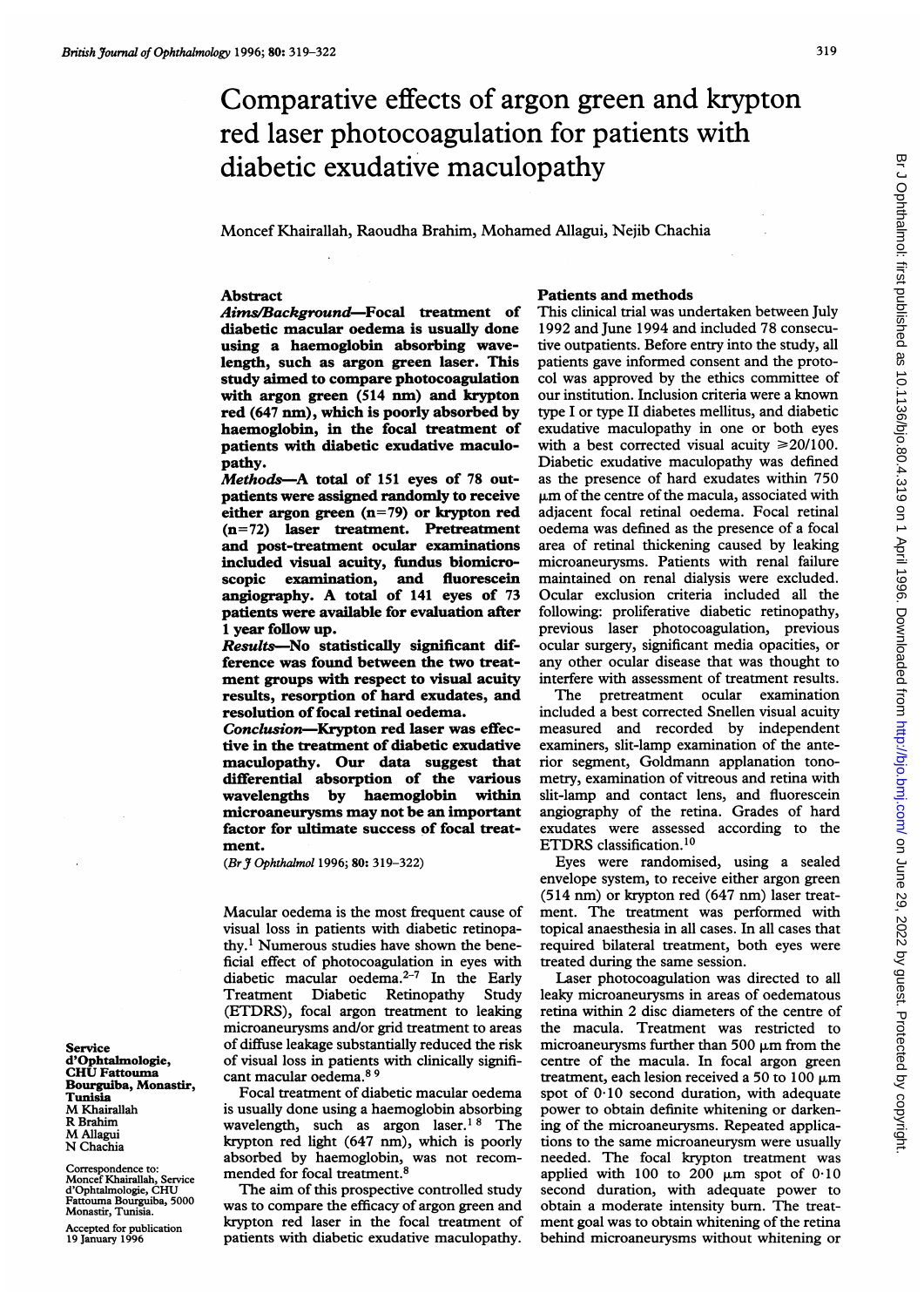Table 1 Baseline ophthalmic characteristics in treatment groups

|                                       | Argon<br>$(n=79$ eyes) | Krypton<br>$(n=72$ eyes) | Value |
|---------------------------------------|------------------------|--------------------------|-------|
| Initial visual acuity                 |                        |                          |       |
| 20/20 to 20/30                        | 37                     | 34                       | 0.96  |
| 20/40 to 20/60                        | 24                     | 22                       | 0.98  |
| 20/70 to 20/100                       | 18                     | 16                       | 0.93  |
| Grade of hard exudates*               |                        |                          |       |
| Grade 2                               | 5                      | 4                        | 0.84  |
| Grade 3                               | 18                     | 16                       | 0.93  |
| Grade 4                               | 32                     | 30                       | 0.98  |
| Grade 5                               | 24                     | 22                       | 0.98  |
| Presence of cystoid<br>macular oedema | 21                     | 20                       | 0.86  |

\*ETDRS grading system'0

darkening of the lesions themselves. Repeated burns were avoided.

Grid treatment to areas of diffuse macular oedema was not done during this study. Follow up examinations were performed every 4 months. These examinations were identical to the pretreatment examinations. Subsequent treatment of persisting focal retinal oedema was performed according to the same protocol. Evaluation of the treatment was based on its effects on visual acuity, hard exudates, and focal retinal oedema. A change in vision by at least two lines was required to be considered better or worse. Visual acuity that remained the same or varied by one line was considered stable. Effects of treatment on hard exudates were classified in three groups: complete resorption, partial resorption, and same or increase. Complete or partial resolution of focal retinal oedema was considered if thickening of treated areas had completely or partially disappeared. The number of laser sessions required and complications related to the treatment were also recorded for each eye.

All variables in this study were expressed by their means and ranges. Comparison between the argon group and the krypton group was made using the  $\chi^2$  test with a probability level of 0 05 used to declare statistical significance.

### **Results**

This study was conducted in 151 eyes of 78 patients (35 men and 43 women). Ages ranged from 34 to 72 years (average  $55·7$ ), and duration of diabetes from 3 to 27 years (average 12 years). Insulin was used by 32 patients, and oral hypoglycaemic agents by 46 patients. Twenty one patients had a history of systemic hypertension.

Argon green laser treatment was applied to 79 eyes and krypton red laser treatment to 72 eyes. Seventy four patients were treated bilaterally: in 70 patients, one eye was treated with argon green and the other eye with krypton red; three patients had both eyes treated

Table 2 Visual results for number of eyes  $(\%)^*$ 

Table 4 Effect of treatment on focal oedema for number of eyes (%o)\*

|          | Argon $(n=73)$<br>No (%) | Krypton $(n=68)$<br>No (%) | Value |
|----------|--------------------------|----------------------------|-------|
| Improved | 13 (18)                  | 13 (19)                    | 0.84  |
| Stable   | 55 (75)                  | 51 (75)                    | 0.96  |
| Worse    | 5 (7)                    | 4(6)                       | 0.81  |

\*At <sup>1</sup> year follow up evaluation.

Table 3 Effect of treatment on hard exudates for number of eyes (%) \*

|                    | Argon $(n=73)$<br>No (%) | Krypton $(n=68)$<br>No (%) | Value |
|--------------------|--------------------------|----------------------------|-------|
| Total resorption   | 54 (74)                  | 49 (72)                    | 0.79  |
| Partial resorption | 18(25)                   | 18(27)                     | 0.80  |
| Same or increase   | 1(1)                     | 1(1)                       | 0.95  |

\*At <sup>1</sup> year follow up evaluation.

with argon green, and one patient had both eyes treated with krypton red. Both treatment groups were similar with respect to all of the following: initial visual acuity, grades of hard exudates, and the presence of associated cystoid macular oedema (Table 1). A total of 141 eyes of 73 patients were available for evaluation after <sup>1</sup> year follow up. Two patients died and three patients were lost to follow up. These five patients were treated bilaterally: in four patients, one eye was treated with argon green and the other eye with krypton red; one patient had both eyes treated with argon green.

Visual results at the <sup>1</sup> year follow up evaluation are reported in Table 2. Visual acuity remained stable or improved in 68 of 73 eyes (93%) treated with argon green, and in 64 of 68 eyes (94%) treated with krypton red. Worsening of visual acuity was shown in five of 73 eyes (7%) treated with argon green, and in four of 73 eyes (6%) treated with krypton red. No statistically significant difference in visual outcome was found between the argon green and the krypton red groups.

Table 3 compares the outcome of hard exudates for all treated eyes. Fifty four of 73 eyes (74%) treated with argon green had total resorption of hard exudates, compared with 49 of 68 eyes (72%) treated with krypton red. Partial resorption of hard exudates occurred in 18 of 73 eyes (25%) in the argon green treated group, and in 18 of 68 eyes (27%) in the krypton red treated group. The difference in the efficacy on the resorption of hard exudates between the two types of laser was not statistically significant.

Table 4 lists a comparison of treatment effects on focal retinal oedema. Fifty nine of 73 eyes (81%) treated with argon green had complete resolution of focal retinal oedema, compared with 53 of 68 eyes (78%) treated with krypton red. Thirteen of 73 eyes (18%) treated with argon green and 14 of 68 eyes (21%) treated with krypton red had partial resolution of focal retinal oedema. The difference in the efficacy on the resolution of focal retinal oedema between the two types of laser was not statistically significant.

Fifty six of 73 eyes (77%) treated with argon green, and 51 of 68 eyes (75%) treated with

Argon (n=73) Krypton (n=68) No (%/6) No (%lo) Value  $\stackrel{\text{\normalsize{p}}}{\text{\normalsize{Value}}}$ complete resolution 59 (81) 53 (78) 0.67<br>Partial resolution 13 (18) 14 (21) 0.67 Partial resolution Same or increase  $\overline{1}$  (1)  $\overline{1(1)}$  $0.95$ 

\*At 1 year follow up evaluation.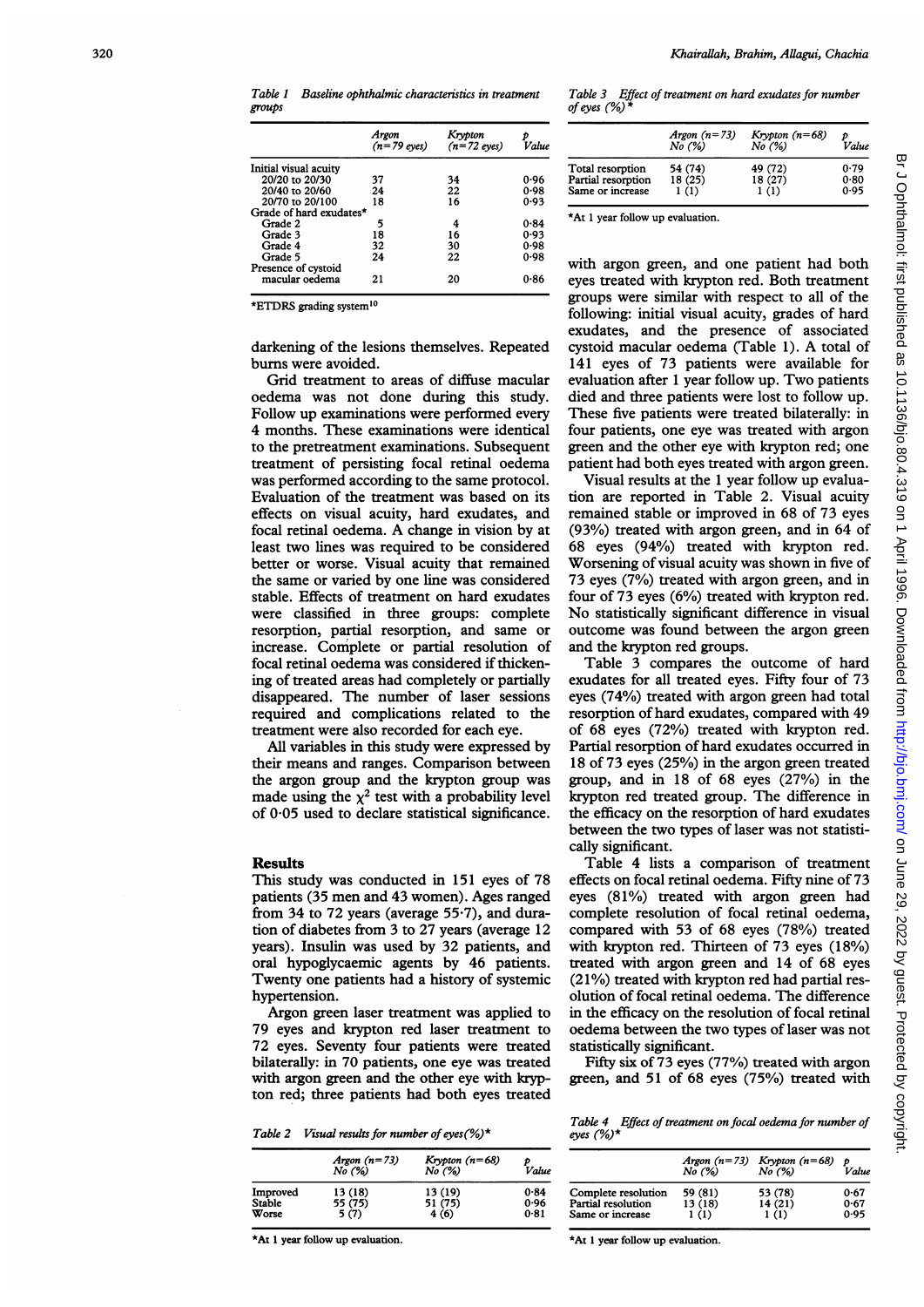krypton red had a single laser treatment session. Seventeen of 73 eyes (23%) in the argon green group had two treatment sessions, compared with 17 of 68 eyes (25%) in the krypton red group.

No complication was recorded during the study, except in one patient submacular fibrosis developed after focal argon green treatment.

## Discussion

The current study shows that the krypton red laser, a poorly haemoglobin absorbed wavelength, was as effective as the argon green laser, which is well absorbed by haemoglobin, in the focal treatment of patients with diabetic exudative maculopathy. No statistically significant difference was found between the two wavelengths with respect to visual outcome, resorption of hard exudates, and resolution of focal retinal oedema.

Focal argon green laser treatment was performed according to the protocol recommended by the ETDRS for focal leaks.<sup>89</sup> The desired endpoint of such treatment is a whitening or darkening of leaking microaneurysms to achieve closure or obliteration of these lesions. Focal krypton red laser treatment was applied in our study just to produce a moderate intensity burn, deep to each leaking microaneurysm.

According to the current concept of focal treatment in diabetic macular oedema, the efficacy of krypton red light was unexpected. It is widely assumed that focal treatment must produce ablation of leaking retinal microaneurysms to obtain resolution of diabetic macular oedema.<sup>19</sup> The generally believed mechanism by which focal treatment works is absorption of laser light by haemoglobin within microaneurysms. Therefore, the use of a haemoglobin absorbing wavelength such as argon laser was considered necessary. Argon blue-green laser was widely used and its benefit was demonstrated in many major clinical trials of photocoagulation for diabetic macular oedema. $235-8$  Nevertheless, the blue wavelength has several undesirable effects for macular photocoagulation, such as retinal toxicity, inefficient scatter, risk of cataractogenesis, and potential for inner retinal damage from absorption by macular xanthophyll.<sup>11</sup> For these reasons, the argon green laser wavelength has supplanted the blue-green laser in common clinical usage.

Two recent uncontrolled studies reported the efficacy of non-haemoglobin absorbing wavelengths in focal treatment of clinically significant diabetic macular oedema.<sup>12 13</sup> In the first study,<sup>12</sup> focal treatment was performed with krypton red laser. In the second study,<sup>13</sup> focal treatment was done using a diode laser near infrared radiation (810 nm). Data from our controlled clinical trial demonstrated that focal treatment can be successfully achieved using a non-haemoglobin absorbing wavelength, without coagulation of the microaneurysms. Even in focal treatment with a haemoglobin absorbing wavelength, such as argon green, direct coagulation of a microaneurysm could hardly be

achieved, because the haemoglobin level is low in the lesion. $14$  It is therefore unlikely that the beneficial effect of focal treatment is mainly related to haemoglobin absorption of laser light within the microaneurysm. A clinicopathological correlation of focal argon treatment in a diabetic patient treated as part of the ETDRS has been reported.<sup>15</sup> It was interesting to note that the majority of retinal burns involved the retinal pigment epithelium, and photoreceptor layer, but spared the inner nuclear layer, within which microaneurysms locate. However, successful closure of many of the microvascular lesions was observed. Resorption of hard exudates and resolution of focal retinal oedema could be attributed to other beneficial tissue responses secondary to laser photocoagulation. These include regeneration of the retinal pigment epithelium resulting in restoration of the outer blood-retinal barrier<sup>16</sup>; stimulation of the vascular repair process resulting in repair of the inner blood-retinal barrier<sup>17</sup>; improvement of retinal oxygenation leading to autoregulatory vasoconstriction<sup>18</sup>; and healing of the outer plexiform layer where oedema accumulates.<sup>14</sup>

The current study tends to confirm the concept that differential absorption of various wavelengths by haemoglobin within retinal microaneurysms has little to do with the ultimate success of focal treatment of diabetic macular oedema. We agree with Ulbig et  $al<sup>13</sup>$ that the current protocol in relation to focal macular photocoagulation demands power levels that are likely to be in excess of those necessary to produce a beneficial effect. Using repeated small size short duration and intense burns to achieve ablation of microaneurysms is probably unnecessary, and should be avoided to minimise the risk of iatrogenic complications, such as choroidal neovascularisation, submacular fibrosis, and choriovitreal proliferation. 19-21

- <sup>1</sup> Bresnick GH. Diabetic macular edema. Ophthalmology
- 1986; 93: 989-97. 2 Patz A, Schatz H, Berkow JW, Gittelsohn AM, Ticho U. Macular edema: an overlooked complication of diabetic retinopathy. Trans Am Acad Ophthalmol Otolaryngol 1973;
- 77: 34-42. <sup>3</sup> Blankenship GW. Diabetic macular edema and argon laser photocoagulation: a prospective randomized study. Ophthalmology 1979; 86: 69-78. 4 Townsend C, Bailey J, Kohner E. Xenon arc photocoagula-
- tion for the treatment of diabetic maculopathy. Interim<br>report of multicenter controlled clinical study. Br J<br>Ophthalmol 1980; 64: 385–91.<br>5 Reeser F, Fleischman J, Williams GA, Goldman A. Efficacy
- of argon laser photocoagulation in the treatment of cricinate<br>diabetic retinopathy. Am J Ophthalmol 1981; 92: 762–7.<br>6 McDonald RH, Schatz H. Grid photocoagulation for<br>diffuse macular edema. Retina 1985; 5: 65–72.<br>7 Olk J.
- 
- 1986; 93: 938-50.
- 8 Early Treatment Diabetic Retinopathy Study Research<br>
Group. Photocogyllation for diabetic macular edema:<br>
Early Treatment Diabetic Retinopathy Study report<br>
number 1. Arch Ophthalmol 1985; 103: 1796–806.<br>
9 Early Treatme
- photocoagulation of macular edema: report number 2.<br>Ophthalmology 1987; 94: 761–74.
- 10 Early Treatment Diabetic Retinopathy Study Research<br>
Group. Grading diabetic retinopathy from streeosopic<br>
color fundus photographs. An extension of the modified<br>
Airlie House classification ETDRS Report Number 10.<br> *Op*
- 
-